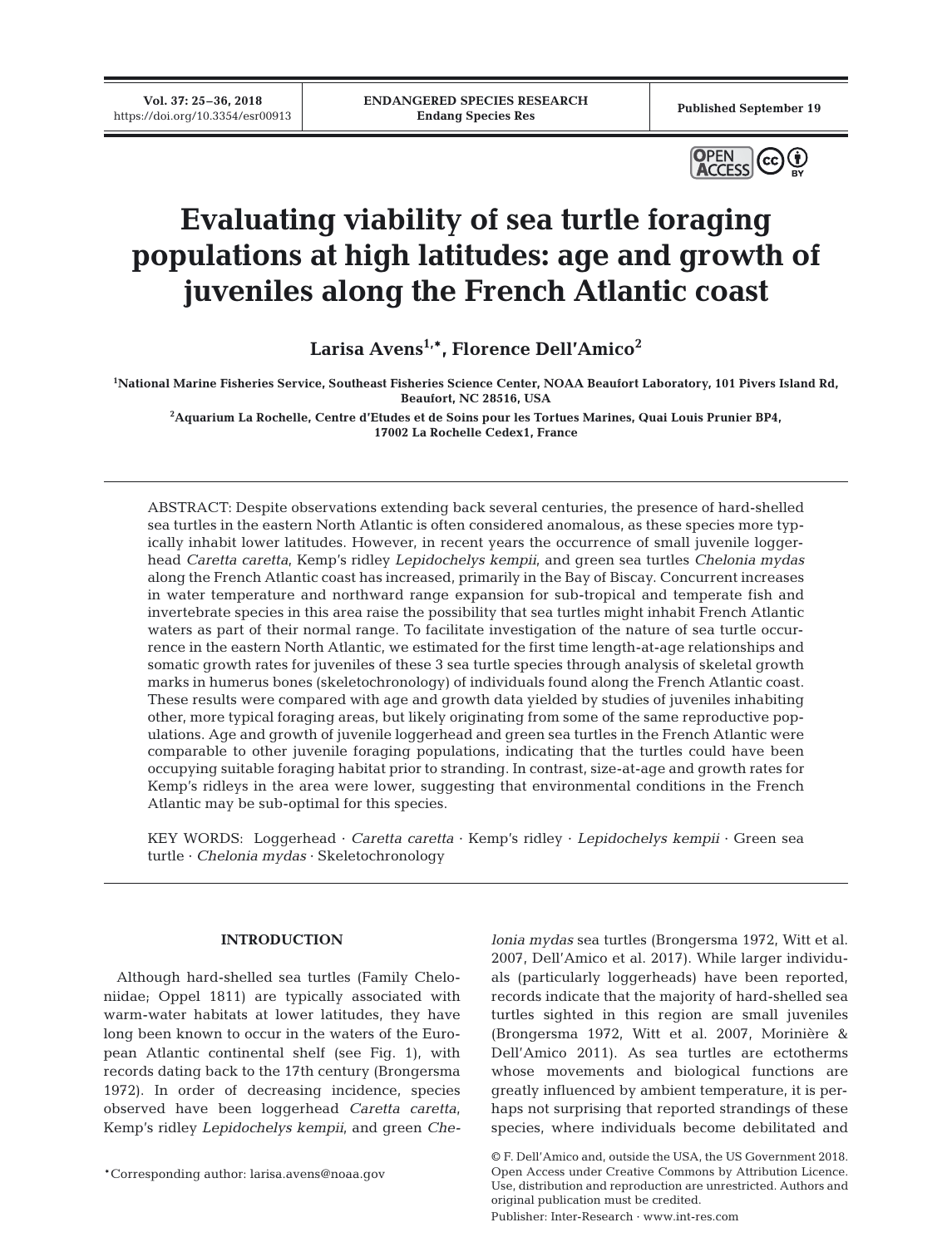wash ashore, are most prevalent during colder winter months (Witt et al. 2007). Evaluation of available stranding data, along with reports of sightings at sea, has revealed an overall increase in sea turtle occurrence in European shelf waters throughout the 20th century and on into the early 21st century (Brongersma 1972, Witt et al. 2007, Dell'Amico et al. 2017).

Along the French Atlantic coast, collection of sea turtle sighting and stranding data was initiated in the 1960s by Raymond Duguy (Musée Océanographique, La Rochelle) in the Les Pertuis Charentais region (see Fig. 1). Stranded marine turtles found alive were taken to the Aquarium La Rochelle for their rehabilitation and, subsequently, the Aquarium created the Centre d'Etudes et de Soins pour les Tortues Marines (CESTM), the only center in the region to rescue and rehabilitate live-stranded turtles. In addition, CESTM then began to coordinate standardized stranding response along the entire English Channel and Atlantic coasts through creation of the broader network Réseau Tortues Marines Atlantique Est (RTMAE) and to compile stranding information into a centralized database. Data yielded by this ongoing effort indicate that stranding patterns in this region generally parallel those observed in other areas in the eastern North Atlantic with respect to species composition, size distribution, seasonal occurrence, and increasing numbers (Brongersma 1972, Witt et al. 2007, Dell'Amico et al. 2017). Although some strandings occur on the coast of France adjacent to the English Channel, they are more prevalent to the south, in the Bay of Biscay (Fig. 1). There has been some indication that nutritional status of small juvenile sea turtles stranding on the European continental shelf is suboptimal (Witt et al. 2007). Along the French coast, stranding numbers are highest during colder months (Morinière & Dell'Amico 2011) and turtles recovered then often appear emaciated; necropsies of dead strandings during this time of year have occasionally revealed empty digestive tracts (see Table A1 in the Appendix; F. Dell'Amico unpubl. data). Furthermore, it has been proposed that the increased presence of juvenile sea turtles in this area might simply reflect increases in their source populations, yielding a greater number of juveniles occupying oceanic habitat, of which a relatively constant proportion strays outside characteristic species ranges (Witt et al. 2007). As a result, it may be that suitable foraging grounds are not present along the French Atlantic coast, and that despite continued, long-term occurrence, the presence of juvenile hard-shelled sea turtles in this region is unintentional and deleterious (Witt et al. 2007).



Fig. 1. Portion of the eastern North Atlantic Ocean considered in the current study

Alternatively, while it is possible that cheloniid sea turtles occurring in French Atlantic waters are 'waifs' lost to their respective populations, it may also be that at least some inhabit waters of the European continental shelf as part of their normal distribution (Brongersma 1972). Interestingly, although strandings along the French Atlantic coast do peak during the colder months (e.g. 59.5% of loggerheads stran ded between January and April, 1988 to 2008), they also regularly occur during seasons when temperature is not expected to be a limiting factor (Table A1) (Morinière & Dell'Amico 2011, Dell'Amico et al. 2017). The Bay of Biscay has been characterized as a biological 'hotspot'. Its complex oceanography includes persistent coastal and shelf upwelling, seasonal thermal fronts, nutrient input from large rivers, and regular formation of eddies that transport nutrientrich coastal waters away from shore (Lavin et al. 2004, Gibson 2005, Michel et al. 2009). These features sustain elevated levels of primary production (Lavin et al. 2004, Gibson 2005), as well as regular, large-scale jellyfish blooms (Doyle et al. 2008, Lilley et al. 2009), supporting high organismal diversity in the region (Lavin et al. 2004, Gibson 2005). Furthermore, studies have documented long-term increases in water temperature in the Bay of Biscay, correspon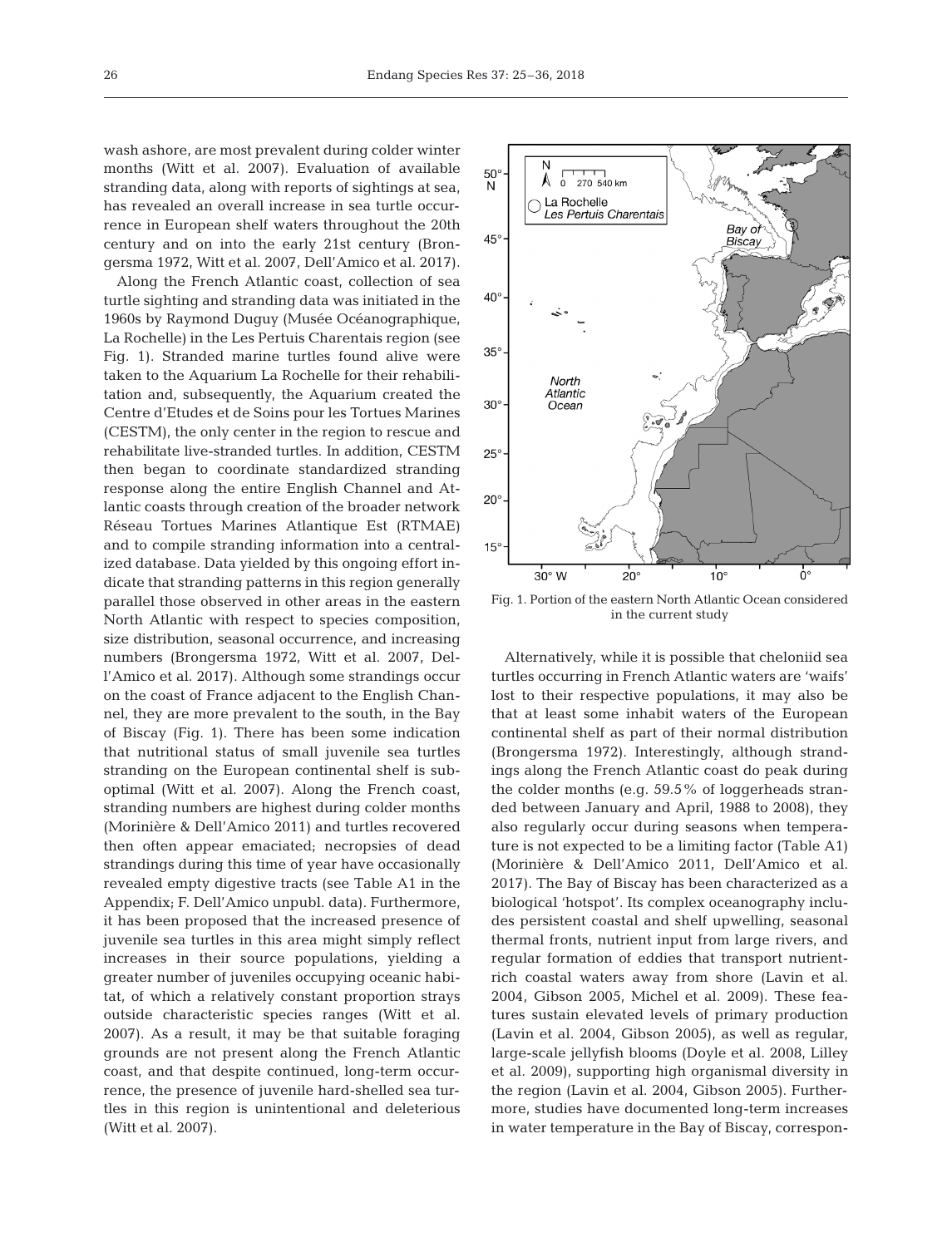ding with a northward range shift for numerous subtropical and temperate species (Lavin et al. 2004, Blanchard & Vandermeirsch 2005, Hermant et al. 2010, Phillippart et al. 2011). Live-stranded loggerhead turtles that have been rehabilitated and instrumented with satellite tags prior to release have exhibited residency within the Bay of Biscay (Morinière & Dell'Amico 2008, 2011, Dell'Amico & Mori nière 2011). In addition, both live-stranded and incidentally captured loggerheads and Kemp's ridleys that were tagged and released have been observed again in the Bay after periods of time ranging from days to months (Dell'Amico & Morinière 2010, 2013, Morinière & Dell'Amico 2011) and those later recaptured had increased in weight (F. Dell'Amico unpubl. data). Consequently, the increasing presence of sea turtles in this area is somewhat ambiguous; it could be that their range has expanded in response to increased water temperature in productive habitat as it becomes more suitable for them, similar to other species documented in this area. However, as the majority of turtles inhabiting the region are small, oceanic stage juveniles and, as this life stage is particularly difficult to study (Bolten 2003), the question of residency remains unanswered.

To better understand the nature of hard-shelled sea turtle occurrence in this region, we characterized, for the first time in European Atlantic waters, length-at-age and growth patterns for juvenile loggerhead, Kemp's ridley, and green sea turtles

through analysis of skeletal growth marks (skeleto chronology; Avens & Snover 2013) for individuals recovered along the French Atlantic coast. Comparison of these results with age and growth data yielded by studies of juveniles inhabiting other, more typical foraging areas, but potentially originating from some of the same source nesting populations, offers insight into whether juvenile sea turtles in the Bay of Biscay are outside suitable habitat, or perhaps represent the periphery of range use.

# **MATERIALS AND METHODS**

When loggerhead *Caretta caretta*, Kemp's ridley *Lepidochelys kempii*, or green sea turtles *Chelonia mydas* were recovered dead during stranding response along the French Atlantic coast by CESTM, or were initially found alive but later died, the left front flipper was removed and frozen for future analysis. Stranding date, location, and carapace length measurements were also recorded (Fig. 2, Table A1; Dell'Amico & Morinière 2012, 2014, 2015, 2016). Although straight-line carapace length measured from the nuchal notch to the longest posterior tip of the carapace  $(SCL_{n-t})$  has been used for the majority of age and growth analyses, for some turtles only SCL<sub>min</sub>, measured from the nuchal notch to the posterior notch, was available. For these individuals,  $SCL_{min}$  was converted to  $SCL_{n-t}$  using the following



Fig. 2. French Atlantic coast showing stranding locations for the loggerhead *Caretta caretta*, Kemp's ridley *Lepidochelys kempii*, and green *Chelonia mydas* sea turtles from which samples were collected for the current study. Map inset: magnified portion of the southern coast, where several strandings occurred in close proximity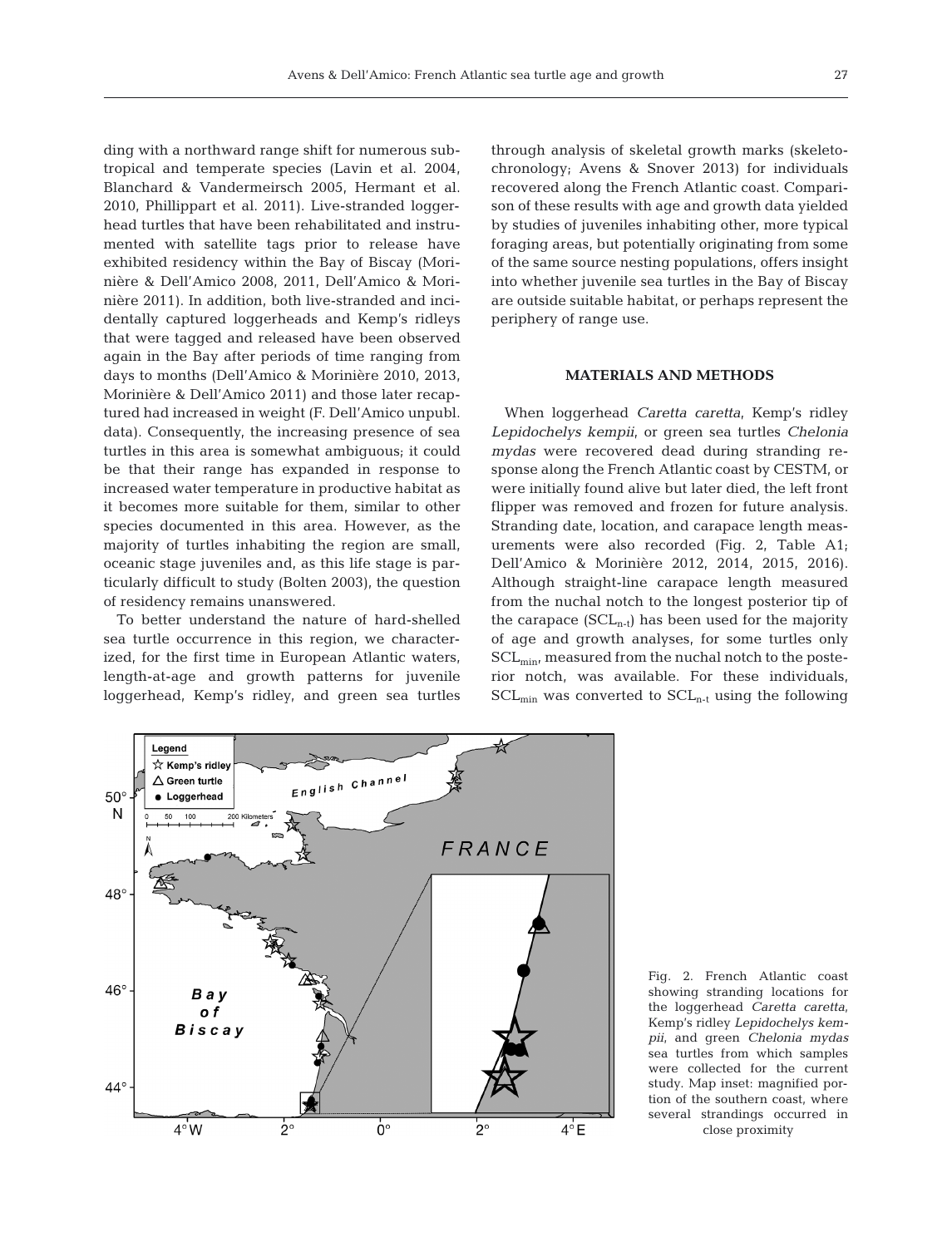equations generated using those turtles in the sample for which both measurements were available; for loggerheads  $(n = 5)$ :

$$
SCL_{n-t} = (1.0187 \times SCL_{min}) - 0.2162
$$
 (1)

for Kemp's ridleys  $(n = 8)$ :

$$
SCL_{n-t} = (1.0464 \times SCL_{min}) - 0.7981
$$
 (2)

and for green sea turtles  $(n = 4)$ :

$$
SCL_{n-t} = (1.0016 \times SCL_{min}) + 0.5651
$$
 (3)

Once flippers were thawed, the humerus bone was dissected out from the flipper, boiled to remove all surrounding tissue, and allowed to dry for several weeks prior to further processing. Full methods for sample preparation and skeletochronological analysis of sea turtle humeri are reviewed in Avens & Snover (2013). Briefly, a 2 to 3 mm thick humerus cross-section was taken just distal to the deltopectoral process, which was then decalcified using Cal-Ex II fixative/decalcifier. A freezing stage microtome was used to collect 25 µm thick sections, which were stained using diluted Ehrlich's hematoxylin. Stained sections were mounted in 100% glycerin on microscope slides and calibrated digital images of full humerus cross-sections at 4× were generated and used for analysis.

Two individuals independently assessed the position and number of lines of arrested growth (LAGs) that demarcate the outer edges of individual skeletal growth increments in each humerus section image, and then worked together to reach consensus if discrepancies arose. Once consensus was reached, measurements were taken of all LAG and humerus section diameters using cellSens image analysis software (Olympus). Accounting for any resorbed LAGs and converting LAG diameter measurements to estimates of  $SCL_{n-t}$  was accomplished using correction factors and equations established for other populations of genetic composition similar to the study populations (Snover et al. 2007a,b, Goshe et al. 2010, Avens et al. 2012, 2013, 2015, 2017). As these prior analyses have validated annual LAG deposition for populations from which the turtles in the current study are likely to have originated, the assumption that one LAG was deposited each year was also applied in the current study. Age was assigned to each turtle to the nearest 0.25 yr based on mean hatch date for the relevant population (see below for population designations), stranding date, and the number of observed (and, where applicable, resorbed) LAGs. Annual somatic growth rates were calculated by taking the difference between successive  $SCL_{n-t}$  estimates. Each calculated

growth rate was assigned to the mean  $SCL_{n-t}$  for its associated growth increment, and then binned according to 10 cm  $SCL_{n-t}$  size classes.

Data yielded by these analyses were then examined relative to possible source and geographically adjacent populations for these species, to allow comparison with SCL-at-age and somatic growth rate data from foraging areas where juvenile sea turtles more typically occur. The somewhat restricted sample size in the present study constrained feasible evaluation to qualitative, as opposed to statistical, comparison. However, the age and growth data yielded by this study represent the first for this region, and as such, hopefully represent a first step in more extensive study.

Genetic data support the prevalence of small, juvenile loggerheads of western North Atlantic origin in eastern North Atlantic foraging areas, including the European continental shelf (Monzón-Argüello et al. 2012). Mixed-stock analyses specific to loggerheads found in the Bay of Biscay indicated that approximately 50% of strandings originated from the southern Florida nesting population in the USA, consistent with the model of transport from the US Atlantic coast in the Gulf Stream and then the North Atlantic Current (Monzón-Argüello et al. 2012). In addition, large numbers of loggerheads also nest in the Cape Verde Islands in the eastern North Atlantic (Fig. 1), and genetic data revealed that 26% of juvenile Bay of Biscay loggerheads were found to originate from this nesting population (Monzón-Argüello et al. 2012). Although somatic growth data are not available specifically for Cape Verde juveniles, age and growth data yielded by the present study were compared with published information for this species and life stage from the Azores Islands, Atlantic US coast, and Atlantic-origin loggerheads in the Mediterranean (Bjorndal et al. 2003, Piovano et al. 2011, Avens et al. 2013, 2015).

As the reproductive distribution for Kemp's ridley sea turtles is predominantly constrained to the western Gulf of Mexico, there was no need to differentiate among potential source populations. French Atlantic Kemp's ridley age and growth data were therefore simply evaluated relative to those yielded by recent skeletochronological studies of juveniles of comparable size stranded both along the US Atlantic coast (Snover et al. 2007b) and in the Gulf of Mexico (Avens et al. 2017).

Finally, results of genetic analyses have indicated that juvenile green sea turtles stranded along the coast of Spain come from Atlantic and African populations, with no contribution from the Mediterranean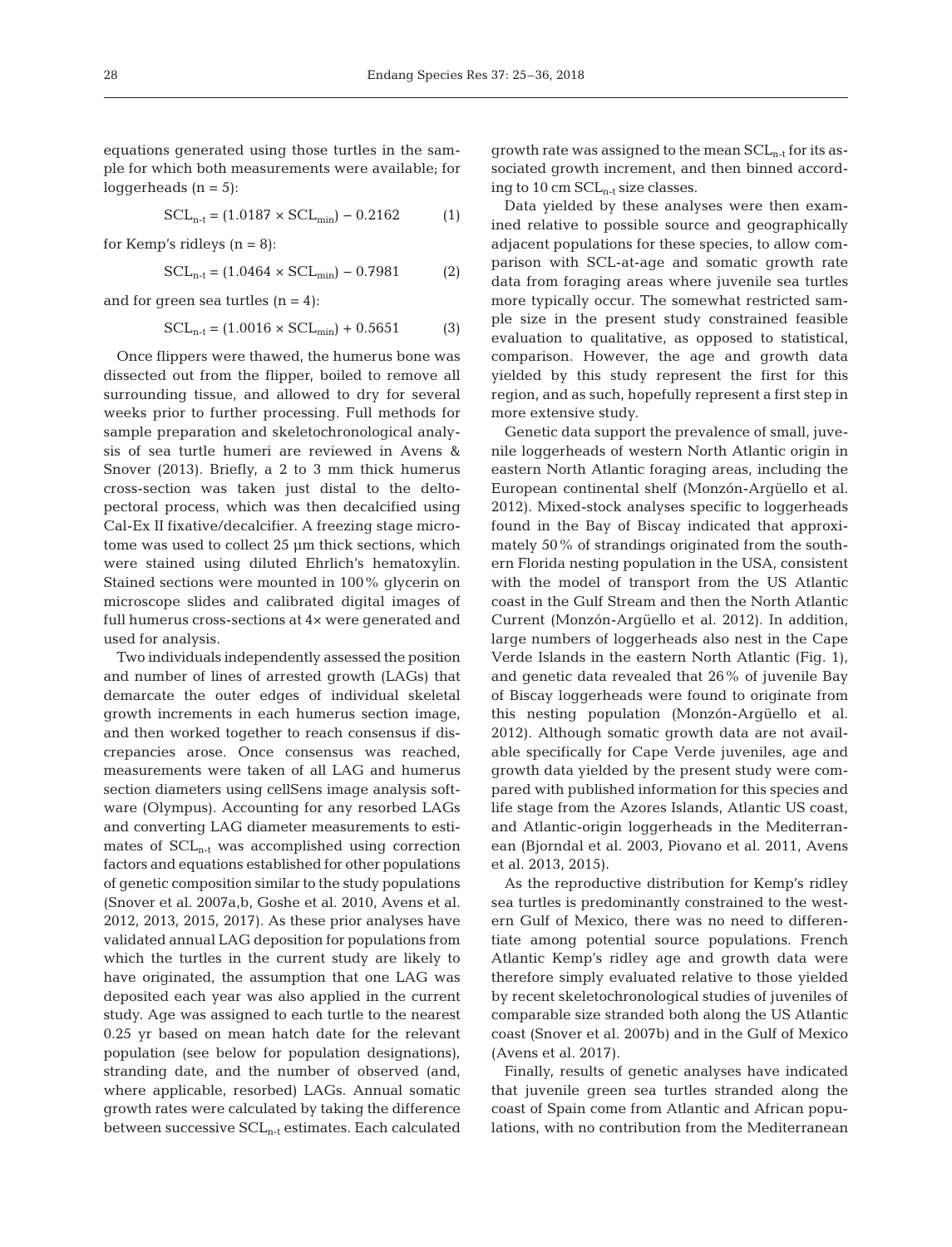(Carreras et al. 2014). Similarly, the waters surrounding the Cape Verde Islands are inhabited by juvenile green sea turtles originating from North and South American nesting populations, with up to 38% coming from Surinam (Monzón-Argüello et al. 2010). These genetic data suggest that juvenile green sea turtle occurrence in the Bay of Biscay likely results from a combination of Gulf Stream/North Atlantic Current transport and stochastic storm events, similar to loggerheads (Monzón-Argüello et al. 2012). Correspondingly, green sea turtle age and growth data generated by the current analyses were compared with those from juvenile foraging populations along the US Atlantic and Gulf coasts and western South Atlantic (Zug & Glor 1998, Goshe et al. 2010, Avens et al. 2012, Bjorndal et al. 2017, Lenz et al. 2017), thought to originate from some of the same source populations (Bass & Witzell 2000, Bass et al. 2006).

# **RESULTS**

# **Loggerheads** *Caretta caretta*

A total of 8 humerus samples were obtained from juvenile loggerheads 19.9 to 48.5 cm  $SCL_{n-t}$  (mean  $\pm$  $SD = 27.9 \pm 9.7$  stranded during 2010, 2013, and 2014. Estimates of age for these turtles ranged from 0.5 to 9 yr old, with a mean of  $3.9 \pm 2.6$  yr.

While  $SCL_{n-t}$  after the first year of growth following hatching fell within previous estimates from the region, subsequent size at age was slightly smaller (Fig. 3a). Comparison of size-class-specific growth rates indicated that growth for juvenile loggerheads that stranded along the French Atlantic coast was initially much slower than reported from other studies in the North Atlantic. However, once these turtles reached  $>20$  cm  $SCL_{n-t}$ , growth rates were either comparable to or greater than estimates for conspecifics in other areas (Fig. 3b).

#### **Kemp's ridleys** *Lepidochelys kempii*

A total of 12 Kemp's ridley humeri were obtained from turtles stranded between 2011 and 2015. Size range for these Kemp's ridleys was narrow, ranging from 21.1 to 26.9 cm  $SCL_{n-t}$  (mean = 24.6  $\pm$  1.7) and these juveniles were estimated to be between 1.5 and 2.5 yr of age, with a mean of  $1.9 \pm 0.5$  yr. Length-atage for Kemp's ridleys along the French Atlantic coast was consistently less than that reported for the western North Atlantic and Gulf of Mexico (Fig. 4).



Fig. 3. (a) Age versus mean straight-line carapace length from the nuchal notch to posterior-most tip  $(SCL_{n-t})$  and (b) mean annual somatic growth rate (i.e. change in carapace length) relative to  $SCL_{n-t}$  for loggerhead sea turtles along the French Atlantic coast (present study) compared to other juvenile loggerhead foraging populations of similar genetic origin



Fig. 4. Age versus mean straight-line carapace length from the nuchal notch to the posterior-most tip  $(SCL_{n-t})$  for Kemp's ridley sea turtles along the French Atlantic coast compared to other juvenile foraging populations in the western North Atlantic and Gulf of Mexico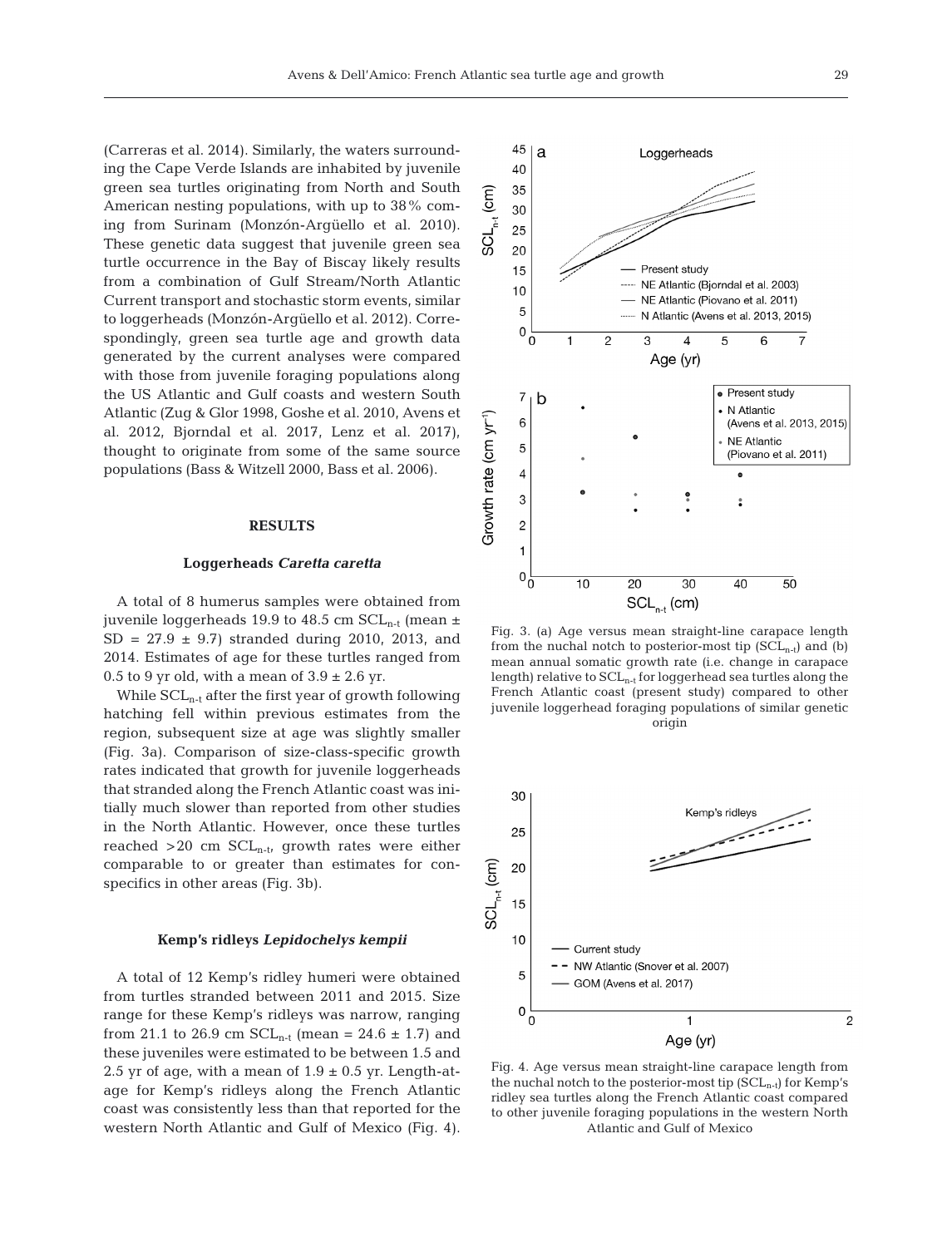Because all of the turtles were so young, few growth increments were available for growth rate comparisons. However, overall somatic growth rates for Kemp's ridleys in the eastern North Atlantic were lower than those reported for other areas (Table 1).

#### **Green sea turtles** *Chelonia mydas*

Humeri were collected from 6 juvenile green sea turtles ranging from 32.4 to 56.4 cm  $SCL_{n-t}$  (mean =  $39.8 \pm 8.7$ ) that stranded between 2012 and 2015. Age estimates for these turtles at stranding ranged from 4.5 to 12.5 yr, with a mean of  $8 \pm 2.8$  yr. Interestingly, although the length-at-age relationship for French Atlantic green sea turtles was lower than that reported for the northeastern Gulf of Mexico and western South Atlantic, it was comparable to and, at older ages greater than, the most recently described relationship for green sea turtles along the US Atlantic coast (Fig. 5a). Correspondingly, somatic growth rates were either higher than or fell within the range of those reported for conspecifics in the western North Atlantic and Gulf of Mexico (Fig. 5b).

### **DISCUSSION**

In the present study, we characterized, for the first time, length-at-age relationships and somatic growth rates for juvenile hard-shelled sea turtles found along the French Atlantic coast, including loggerhead *Caretta caretta*, Kemp's ridley *Lepidochelys kempii*, and green sea turtles *Chelonia mydas*. This region is not usually thought of as a typical sea turtle foraging area despite centuries-long records of their occurrence (Brongersma 1972), yet the Bay of Biscay habitat

Table 1. Comparison of annual somatic growth rate (i.e. change in straight-line carapace length measured from the nuchal notch to posterior-most tip  $[SCL_{n-t}])$  for juvenile Kemp's ridley sea turtles along the French Atlantic coast (present study) and those of juveniles foraging in the western North Atlantic and Gulf of Mexico. Growth rates for all 3 studies were derived from skeletochronological analysis

| n                                            | Mean  | SD.  | Min      | Max. |  |  |  |  |  |  |
|----------------------------------------------|-------|------|----------|------|--|--|--|--|--|--|
| <b>Present study: eastern North Atlantic</b> |       |      |          |      |  |  |  |  |  |  |
| 5                                            | 3.1   | 2.2. | 1.3      | 6.1  |  |  |  |  |  |  |
| Gulf of Mexico (Avens et al. 2017)           |       |      |          |      |  |  |  |  |  |  |
|                                              | 6.8   | 3.3  | $\Omega$ | 15.4 |  |  |  |  |  |  |
| NW Atlantic (Snover et al. 2007b)            |       |      |          |      |  |  |  |  |  |  |
|                                              | 44    |      |          |      |  |  |  |  |  |  |
|                                              | - 131 |      |          |      |  |  |  |  |  |  |



Fig. 5. (a) Age versus mean straight-line carapace length from the nuchal notch to posterior-most tip  $(SCL_{n-t})$  and (b) annual somatic growth rate (i.e. change in carapace length) relative to  $SCL_{n-t}$  for green sea turtles along the French Atlantic coast (current study) compared to other juvenile green turtle foraging populations of similar genetic origin

along the French Atlantic coast (Fig. 1) is extremely productive and supports high biological diversity, including sub-tropical and temperate species (Lavin et al. 2004, Blanchard & Vandermeirsch 2005, Gibson 2005, Hermant et al. 2010, Phillippart et al. 2011). In addition, temperatures throughout the water column in the Bay of Biscay and the northern French coast have been steadily increasing over the past decades and are projected to continue, facilitating northward range expansion for species typically occupying lower latitudes (Woehrling et al. 2005, Goikoetxea et al. 2009, Hermant et al. 2010, Phillippart et al. 2011).

Mean summer temperatures throughout the water column in the Bay of Biscay as of 2007 were **~**19 to 20°C (Hermant et al. 2010), with peak summer sea surface temperatures at one southeastern coastal location ranging from  $\sim$  20 to 25 $\degree$ C (2001 to 2007; Goikoetxea et al. 2009). These temperatures fall within the habitable thermal range for sea turtles resident in other sub-tropical to temperate foraging areas (e.g. Read et al. 1996, Morreale & Standora 1998, Epperly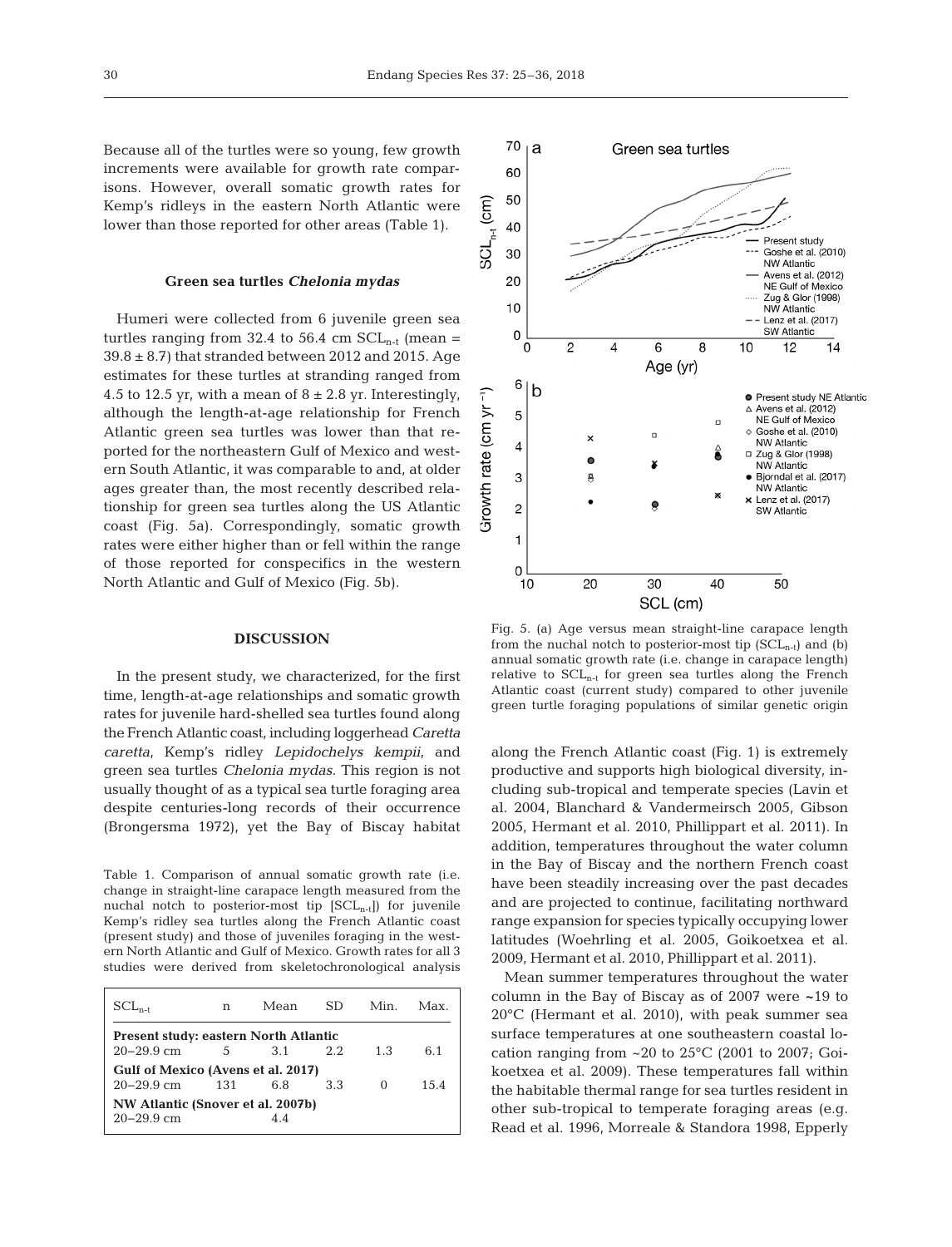et al. 2007). For example, in Moreton Bay, Australia, where juvenile green sea turtles occupy seagrass foraging sites throughout the year, temperatures range from 15°C during the winter to 22°C in summer (Read et al. 1996). Similarly, juvenile green sea turtles in coastal Florida waters were observed to remain resident at water temperatures as low as 11 to 18°C, establishing home ranges at temperatures greater than 25°C (Mendonça 1983). By contrast, along the US mid-Atlantic and northeast coast, summer and autumn temperatures can range from 15 to 33° while winter temperatures fall below lethal limits (Morreale & Standora 1998, Shertzer et al. 2018). Subsequently, cheloniid turtles in this region exhibit seasonal fidelity to foraging sites only during periods when temperatures are favorable, migrating to warmer waters during the winter (Shoop & Kenney 1992, Morreale & Standora 1998, Avens et al. 2003, McClellan & Read 2009). To maintain this population-level behavior, the gains yielded by enhanced foraging opportunities in seasonally productive waters would then presumably offset the presumed high energetic cost of such long-distance migrations, as well as the potential risk of hypothermic stunning in the event of unexpected temperature decreases (Burke et al. 1991, Hawkes et al. 2007, Southwood & Avens 2010, Williard et al. 2017). Similarly, it could be possible that juvenile hard-shelled sea turtles such as loggerheads, Kemp's ridleys, and green sea turtles inhabit the waters of the French Atlantic coast as a normal part of their distribution when water temperatures are suitable, to exploit seasonally productive foraging sites (Brongersma 1972). Here, we consider that possibility for each species through integration of the comparative age and growth data considered in the current study and other information available for sea turtles in this region.

#### **Loggerheads**

Loggerheads are the most common hard-shelled sea turtles found on the European continental shelf, and despite their winter peak in strandings, this species exhibits year-round presence (Witt et al. 2007, Dell'Amico et al. 2017). Modal size of loggerheads in the British Isles and France has been reported as 20 to 24.9 cm SCL, with small juveniles representing the majority of strandings (Witt et al. 2007, Morinière & Dell'Amico 2011). Juvenile loggerheads of similar size also occupy foraging habitat in other widespread areas in the eastern North Atlantic such as the Azores Islands, Madeira, and Canary Islands (Fig. 1), which are thought to represent typical oceanic foraging areas for juveniles from the western North Atlantic population (reviewed by Mansfield & Putman 2013). In addition, genetic analyses have demonstrated that juvenile loggerheads from the Cape Verde Islands (Fig. 1) commonly disperse northward and inhabit foraging areas near the Azores, Madeira, Canary Islands, and even the western Mediterranean (Marco et al. 2011), with transport thought to be facilitated by intermittent storm events (Monzón-Argüello et al. 2012). Similarly, genetic data indicate that approximately 50% of loggerhead strandings in the Bay of Biscay originated from the southern Florida nesting population and 26% were from the Cape Verde Island nesting population (Monzón-Argüello et al. 2012). Satellite tracking of small juvenile loggerheads suggests movement among these eastern North Atlantic foraging areas following the trans-Atlantic migration from the western portion of the ocean basin (Mc-Carthy et al. 2010). Furthermore, satellite tracking of larger juvenile loggerhead turtles from the Canary Islands (mean  $= 47.4$  cm SCL; Varo-Cruz et al. 2016) demonstrated use of foraging areas spanning an enormous geographic range, with focal areas in the Canary Islands, but also ranging as far north as Spain and Portugal (Varo-Cruz et al. 2016), close to the French Atlantic coast. Although few satellite telemetry data are available for the French Atlantic, livestranded loggerheads that were rehabilitated and released with satellite tags have exhibited extensive residency in the Bay of Biscay, one of which subsequently migrated southward to the Canary Islands (Morinière & Dell'Amico 2008, 2011, Dell'Amico & Morinière 2011).

Given the presence of small, juvenile loggerheads in other eastern North Atlantic foraging areas and connectivity among those locations, seasonal residency in the Bay of Biscay does not seem unreasonable, considering that summer water temperatures are suitable (Hermant et al. 2010) and gelatinous prey is predictably abundant (Doyle et al. 2008, Lilley et al. 2009). Furthermore, mark-recapture and telemetry data for loggerheads in the Bay of Biscay support residency for periods of up to 7 mo (Morinière & Dell'Amico 2008, 2011, Dell'Amico & Morinière 2010, 2011). Consistent with this assumption, in the current study we found that juvenile loggerhead age and growth from the French Atlantic are comparable to those observed in studies of other foraging areas thought to be more typical for juveniles of this species (Fig. 3a,b). Although  $SCL_{n-t}$  at deposition of the first LAG was slightly smaller than previously described, growth rates subsequent to the first year of life were relatively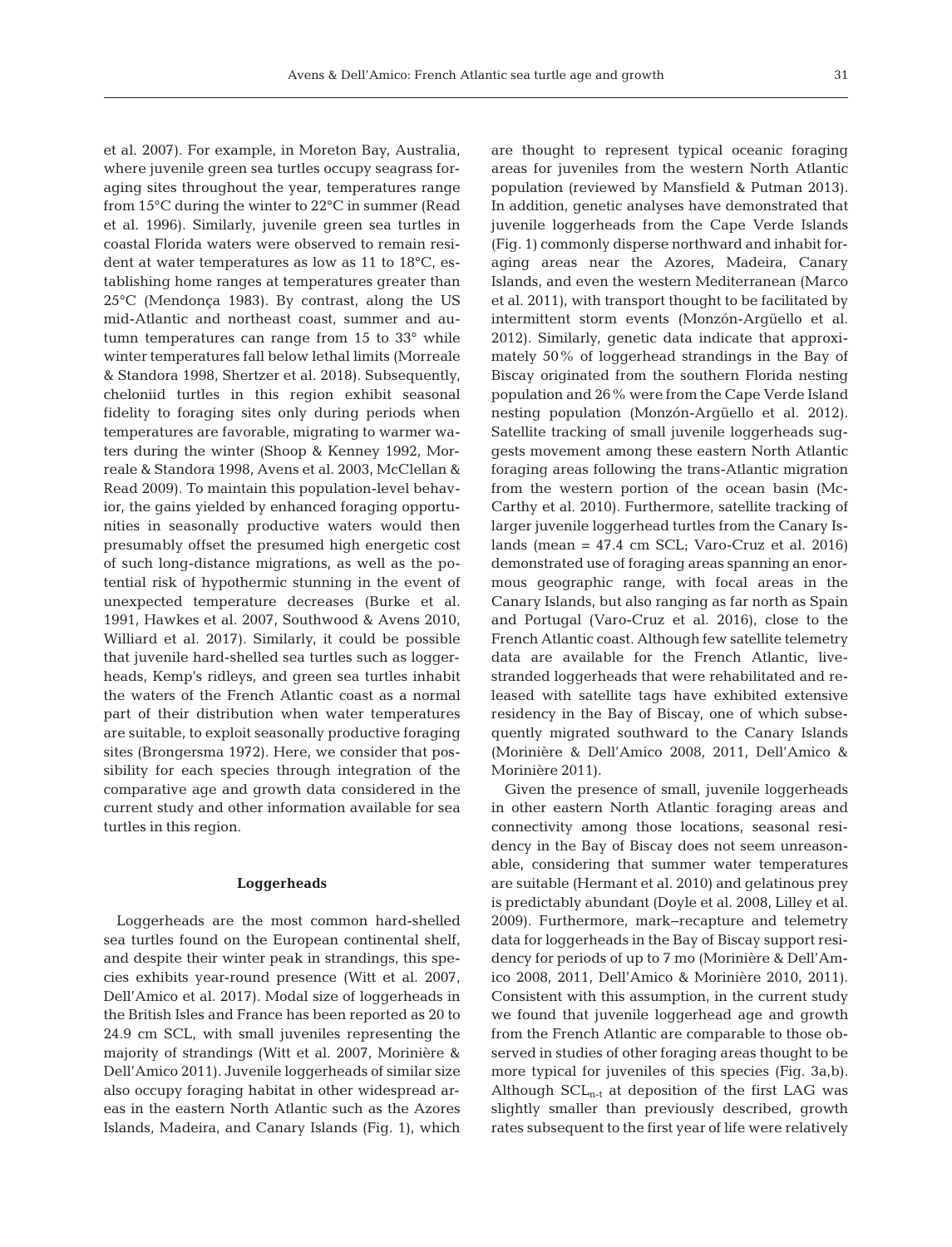high, supporting the possibility of compensatory growth (Bjorndal et al. 2003) and access to appropriate foraging resources. As a trend of lower growth rates at higher latitudes has been previously noted for loggerheads in the North Atlantic (Bjorndal et al. 2013), the elevated somatic growth relative to other study populations for juveniles  $>20$  cm  $SCL_{n-t}$  in the current study might suggest that these turtles were occupying suitable developmental habitat.

## **Kemp's ridleys**

The Kemp's ridley sea turtle *Lepidochelys kempii* is the second most frequent hard-shelled sea turtle encountered in the European continental shelf region, including the French Atlantic coast, with a modal size for stranded individuals reported as 20 to 24.9 cm SCL (Witt et al. 2007), similar to juvenile loggerheads. Their presence seems unexpected, as nesting for the species is concentrated in the western Gulf of Mexico and juvenile distribution typically includes only waters of the Gulf and along the Atlantic coast of the USA (NMFS & USFWS 2015). Views regarding whether Kemp's ridleys that leave the Gulf of Mexico eventually contribute to the reproductive population are mixed, even for those juveniles inhabiting foraging areas along the US Atlantic coast (Henwood 1987, Lazell 1980, Morreale & Standora 2005, NMFS & US-FWS 2015). As a result, juvenile Kemp's ridley strandings along the European continental shelf have been thought to represent vagrants incidentally brought across the ocean basin via the Gulf Stream and North Atlantic currents to a region where they are not expected to survive (Collard & Ogren 1990). However, as early as 1944, Archie Carr noted large numbers of Kemp's ridleys inhabiting US Atlantic waters as far north as Massachusetts (Lazell 1980), where summer coastal water temperatures at that time would have been comparable to those recently observed in the Bay of Biscay (Nixon et al. 2004). Subsequent studies and mass cold stunning events in Cape Cod Bay, Massachusetts, involving thousands of individuals, demonstrate the continued, extensive occupation of coastal habitat at high latitude along the northeast US coast by small juveniles (Morreale & Standora 2005, NMFS & USFWS 2015).

With respect to the frequency of trans-Atlantic migrations for the species, Bolten & Martins (1990) described 2 occurrences of Kemp's ridleys in the Azores Islands, one in 1989 and the other from 1913, as well as 3 records of Kemp's ridleys from Madeira (Fig. 1). Manzella et al. (1988) reported that of

Kemp's ridleys head-started from 1978 to 1986 (i.e. captive-reared for  $\sim$ 1 yr; n = 12422) and released within the Gulf of Mexico, 0.6% were recovered in the east Atlantic (coasts of France,  $n = 2$  and Morocco,  $n = 1$ ). Two juvenile Kemp's ridleys have also been reported from the Mediterranean coast of Spain (Tomás et al. 2003). In Irish waters, 10 Kemp's ridleys have been recorded since the 1960s and a total of 23 have been reported from the United Kingdom (King & Berrow 2009). Finally, since 1988, CESTM has documented a total of 50 Kemp's ridleys stranded along the French Atlantic coast, with approximately 50% of those occurring since 2010 (Dell'Amico et al. 2017). Taken together, available data indicate that species occurrence on the European continental shelf is not unusual, and is increasing in France (Dell'Amico et al. 2017), as well as in Spain (Carreras et al. 2014).

These numerous records notwithstanding, results from the present study indicate that size-at-age relationships and size-class-specific somatic growth rates for Kemp's ridleys along the French Atlantic coast are somewhat depressed relative to available published data (Snover et al. 2007b, Avens et al. 2017). This result may in turn indicate that the biological and/or physical characteristics of the environment inhabited by small juvenile Kemp's ridleys in the Bay of Biscay and English Channel are sub-optimal relative to those inhabited by foraging populations in the Gulf of Mexico and along the US Atlantic coast.

#### **Green sea turtles**

Green sea turtles occur infrequently in European continental shelf waters, with a 2007 review of available historic data suggesting that the species is not present in the region (Witt et al. 2007). However, occurrence appears to be increasing in waters of coastal Spain (both Atlantic and Mediterranean coasts; Carreras et al. 2014) and >50% of the green sea turtle strandings along the French Atlantic coast occurred from 2012 onward (Dell'Amico et al. 2017). Yearling green sea turtles released on the Atlantic coast of Florida, USA, were subsequently recovered in the Azores and Madeira (Fig. 1), providing direct demonstration of the capacity for successful trans-Atlantic movements for juveniles of this species (Limpus & Musick 1997). Consistent with these observations, genetic data indirectly support this type of movement, as many juvenile green sea turtles found along the coast of Spain and Cape Verde Islands originate from North and South American nesting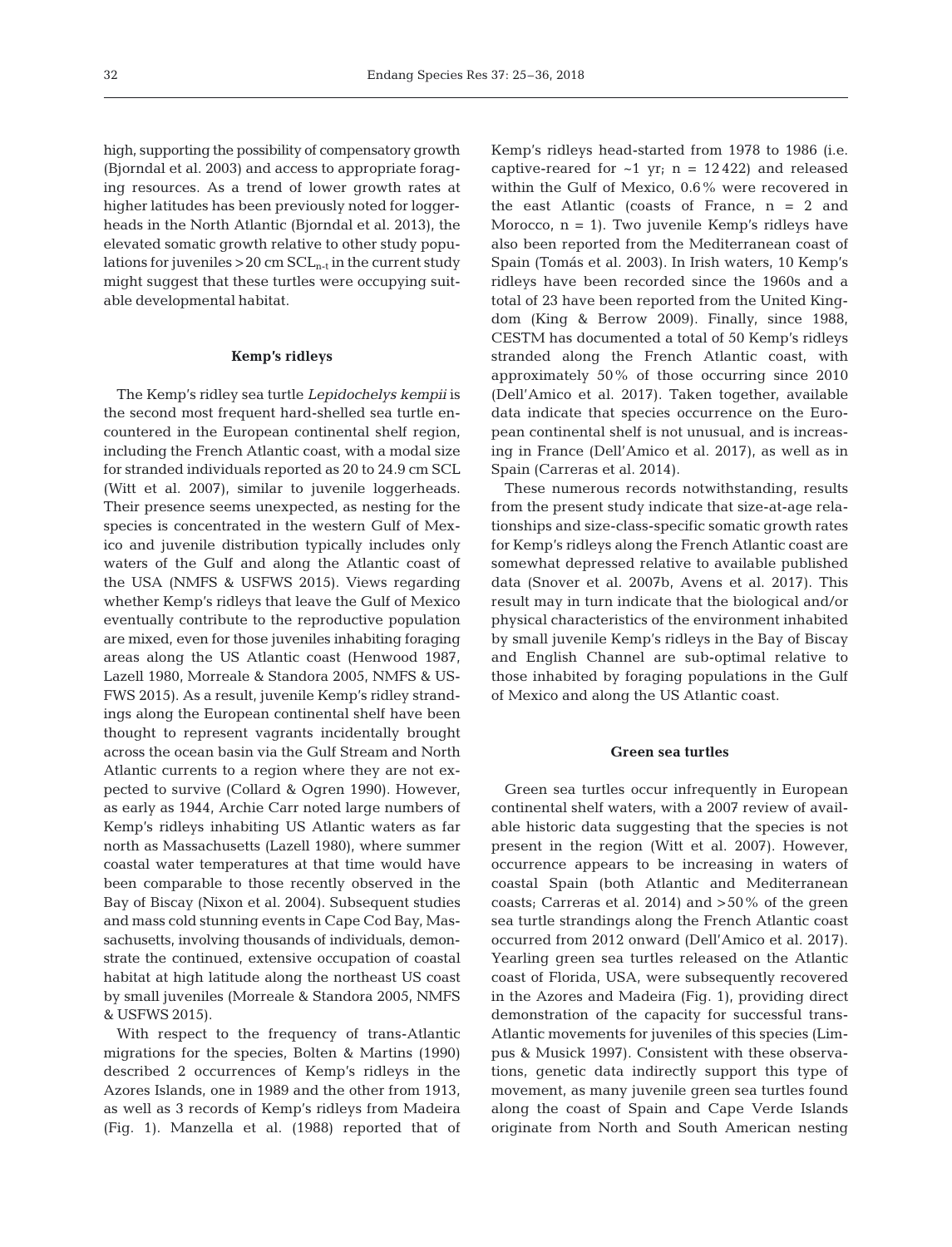beaches (Monzón-Argüello et al. 2010, Carreras et al. 2014).

The size range of stranded green sea turtles in this study included individuals large enough that they might have either begun or even completed transition to neritic habitat and possibly herbivory (Reich et al. 2007), raising the question of whether appropriate forage items are present in the French Atlantic region. In fact, this region historically hosted extensive seagrass *Zostera marina* beds, but in the 1930s these beds were greatly reduced due to onset of widespread disease (Godet et al. 2008). Overall, recovery has been slow, and in some areas decreases have continued (Martin et al. 2010); however, in a few locations in the Bay of Biscay and the northern coast of France, steady increases in the extent of seagrass have recently been observed (e.g. Godet et al. 2008, Barillè et al. 2010). Although it is not possible to address which type/s of forage items might be consumed by juvenile green sea turtles in the present study at this time, their length-at-age and somatic growth rate estimates were comparable to those from more typical habitats, indicating that suitable foraging environments in some form is present along the French Atlantic coast.

# **CONCLUSIONS**

Characterizing the nature of sea turtle presence in the French Atlantic region is of particular interest, as all species considered in the current study are of conservation concern**<sup>1</sup>** , yet this area is highly impacted by human activities such as large-scale commercial and recreational fishing, mariculture, and vessel traffic, among others (Lorance et al. 2009). While observations of stranded turtles during colder months indicate that these individuals are debilitated, telemetry and recapture data suggest that rehabilitated, healthy turtles are able to successfully forage in the Bay of Biscay when water temperatures are suitable (Morinière & Dell'Amico 2008, 2011, Dell'Amico & Morinière 2010, 2011, 2013, F. Dell'Amico unpubl. data). Taken together, age and growth data from this study combined with historic records, genetic data, and environmental trends support the consistent presence of juveniles of 3 hard-shelled sea turtle species along the French Atlantic coast to an extent that might seem unexpected for this geographic area. The juvenile Kemp's ridleys examined in this study exhibited consistently slower growth and smaller

length-at-age, suggesting that these individuals might have found themselves in sub-optimal habitat. However, overall growth rates for juvenile loggerheads and green sea turtles were within the ranges documented for other more representative foraging populations, indicating that perhaps turtles of these species found along the coast of France are successfully foraging in this atypical area. If the Bay of Biscay truly represents a viable foraging area for juvenile sea turtles whose genetics indicate a western Atlantic origin, this would represent an expansion of the current model of ontogenetic habitat shifts for the species in this region (reviewed by Mansfield & Putman 2013). Future studies integrating age and growth data from the current study with annual ske letal growth increment-specific stable isotope analysis from the same bone samples, as well as isotopic data from potential forage species (e.g. Ramirez et al. 2015, Turner Tomaszewicz et al. 2018), will provide useful insight into the timing and nature of transitions between foraging habitats and the potential ecological niche for sea turtles found in the Bay of Biscay.

*Acknowledgements*. We are grateful for the efforts of CESTM participants to collect the samples that made this study possible, to L. Stokes for facilitating sample import under CITES import permit 12US045532/9, and to L. R. Goshe for assistance with sample analysis. We also thank L. R. Goshe, J. Braun-McNeill, and anonymous reviewers for providing comments to improve the manuscript.

# LITERATURE CITED

- Avens L, Snover ML (2013) Age and age estimation in sea turtles. In:Wyneken J, Lohmann KJ, Musick JA (eds) The biology of sea turtles, Vol 3. CRC Press, Boca Raton, FL, p 97−134
- Avens L, Braun-McNeill J, Epperly S, Lohmann KJ (2003) Site fidelity and homing behavior in juvenile loggerhead sea turtles *(Caretta caretta)*. Mar Biol 143:211-220
- [Avens L, Goshe LR, Harms CA, Anderson ET and others](https://doi.org/10.3354/meps09720) (2012) Population characteristics, age structure, and growth dynamics of neritic juvenile green turtles in the northeastern Gulf of Mexico. Mar Ecol Prog Ser 458: 213−229
- [Avens L, Goshe LR, Pajuelo M, Bjorndal KA and others](https://doi.org/10.3354/meps10454) (2013) Complementary skeletochronology and stable isotope analyses offer new insight into juvenile loggerhead sea turtle oceanic stage duration and growth dynamics. Mar Ecol Prog Ser 491:235-251
- [Avens L, Goshe LR, Coggins L, Snover ML and others \(2015\)](https://doi.org/10.1007/s00227-015-2705-x) Age and size at maturation and adult-stage duration for loggerhead sea turtles in the western North Atlantic. Mar Biol 162:1749-1767
- [Avens L, Goshe LR, Coggins L, Shaver DJ and others \(2017\)](https://doi.org/10.1371/journal.pone.0173999) Variability in age and size at maturation, reproductive <sup>1</sup> https://iucn-mtsg.org/about/structure-role/red-list/ **1** longevity, and long-term growth dynamics for Kemp's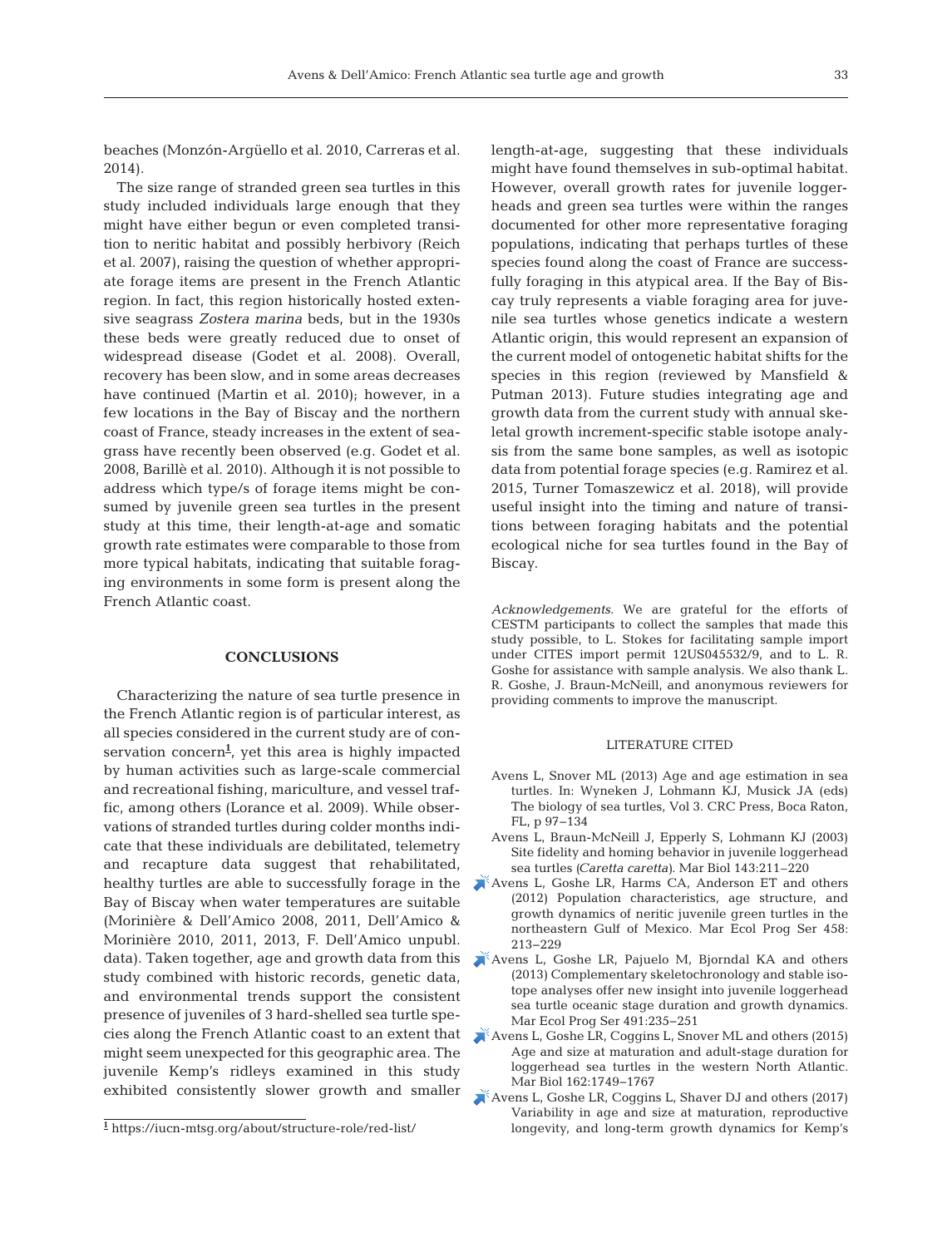ridley sea turtles in the Gulf of Mexico. PLOS ONE 12: e0173999

- [Barillè L, Robin M, Harin N, Bargain A, Launeau P \(2010\)](https://doi.org/10.1016/j.aquabot.2009.11.006) Increase in seagrass distribution at Bourgneuf Bay (France) detected by spatial remote sensing. Aquat Bot 92: 185−194
- Bass AL, Witzell WN (2000) Demographic composition of immature green turtles (*Chelonia mydas)* from the east central Florida coast: evidence from mtDNA markers. Herpetologica 56:357-367
- [Bass AL, Epperly SP, Braun-McNeill J \(2006\) Green turtle](https://doi.org/10.1093/jhered/esl004) (*Chelonia mydas)* foraging and nesting aggregations in the Caribbean and Atlantic: impact of currents and behavior on dispersal. J Hered 97: 346−354
- [Bjorndal KA, Bolten AB, Dellinger T, Delgado C, Martins HR](https://doi.org/10.1890/0012-9658(2003)084%5b1237%3ACGIOLS%5d2.0.CO%3B2) (2003) Compensatory growth in oceanic loggerhead sea turtles: response to a stochastic environment. Ecology 84: 1237−1249
- [Bjorndal KA, Schroeder BA, Foley AM, Witherington BE and](https://doi.org/10.1007/s00227-013-2264-y) others (2013) Temporal, spatial, and body size effects on growth rates of loggerhead sea turtles (*Caretta caretta)* in the Northwest Atlantic. Mar Biol 160: 2711−2721
- [Bjorndal KA, Bolten AB, Chaloupka M, Saba VS and others](https://doi.org/10.1111/gcb.13712) (2017) Ecological regime shift drives declining growth rates of sea turtles throughout the west Atlantic. Glob Change Biol 23: 4556−4568
- $\blacktriangleright$  [Blanchard F, Vandermeirsch F \(2005\) Warming and expo](https://doi.org/10.1016/j.crvi.2004.12.006)nential abundance increase of the subtropical fish *Capros aper* in the Bay of Biscay (1973–2002). C R Biol 328: 505−509
	- Bolten AB (2003) Variation in sea turtle life history patterns: neritic vs. oceanic developmental stages. In:Lutz PL, Musick JA, Wyneken J (eds) The biology of sea turtles, Vol 2. CRC Press, Boca Raton, FL, p 243−257
	- Bolten AB, Martins HR (1990) Kemp's ridley captured in the Azores. Mar Turtle Newsl 48:23
	- Brongersma LD (1972) European Atlantic turtles. Zool Verh 121: 1−318
- [Burke VJ, Standora EA, Morreale SJ \(1991\) Factors affecting](https://doi.org/10.2307/1446115) strandings of cold-stunned juvenile Kemp's ridley and loggerhead sea turtles in Long Island, New York. Copeia 1991: 1136−1138
- [Carreras C, Monzón-Argüello C, López-Jurado LF, Cala](https://doi.org/10.1163/15685381-00002929)  buig P and others (2014) Origin and dispersal routes of foreign green and Kemp's ridley turtles in Spanish Atlantic and Mediterranean waters. Amphib-Reptil 35: 73−86
	- Collard SB, Ogren LH (1990) Dispersal scenarios for pelagic post-hatchling sea turtles. Bull Mar Sci 47:233-243
	- Dell'Amico F, Morinière P (2010) Observations des tortues marines en 2008 et 2009 (Côtes atlantiques françaises). Annales de la Société des Sciences Naturelles de la Charente-Maritime 10: 69−76
	- Dell'Amico F, Morinière P (2011) Observations des tortues marines et des poissons-lunes en 2010 (Côtes atlantiques françaises). Annales de la Société des Sciences Naturelles de la Charente-Maritime 10: 237−243
	- Dell'Amico F, Morinière P (2012) Observations des tortues marines et des poissons-lunes en 2011 (Côtes atlantiques françaises). Annales de la Société des Sciences Naturelles de la Charente-Maritime 10: 353−361
	- Dell'Amico F, Morinière P (2013) Observations des tortues marines et des poissons-lunes en 2012 (Côtes atlantiques françaises). Annales de la Société des Sciences Naturelles de la Charente-Maritime 10: 437−445
- Dell'Amico F, Morinière P (2014) Observations des tortues marines et des poissons-lunes en 2013 (façade Manche-Atlantique). Annales de la Société des Sciences Naturelles de la Charente-Maritime 10: 551−557
- Dell'Amico F, Morinière P (2015) Observations des tortues marines et des poissons-lunes en 2014 (façade Manche-Atlantique). Annales de la Société des Sciences Naturelles de la Charente-Maritime 10: 675−681
- Dell'Amico F, Morinière P (2016) Observations des tortues marines et des poissons-lunes en 2015 (façade Manche-Atlantique). Annales de la Société des Sciences Naturelles de la Charente-Maritime 10: 771−776
- Dell'Amico F, Méheust A, Morinière P (2017) Observations des tortues marines et des poissons-lunes en 2016 sur la façade Manche-Atlantique. Annales de la Société des Sciences Naturelles de la Charente-Maritime 10: 935−945
- Doyle TK, Georges JY, Houghton JDR (2008) A leatherback turtle's guide to jellyfish in the North East Atlantic. In: Zaldua-Mendizabai N, Egana-Callejo A (eds) Marine turtles of the north east Atlantic: contributions for the first regional conference. Munibe Monographs, Nature Series 1. Aranzadi Society of Sciences, San Sebastian, p 15−21
- [Epperly SP, Braun-McNeill J, Richards PM \(2007\) Trends in](https://doi.org/10.3354/esr00054) catch rates of sea turtles in North Carolina, USA. Endang Species Res 3: 283−293
	- Gibson L (2005) A critical evaluation of the Bay of Biscay as a candidate for a Marine Protected Area. MSc thesis, University of Wales, Bangor
- [Godet L, Fournier J, van Katwijk MM, Olivier F, Le Mao P,](https://doi.org/10.3354/dao01897) Retière C (2008) Before and after wasting disease in common eelgrass *Zostera marina* along the French Atlantic coasts: a general overview and first accurate mapping. Dis Aquat Org 79:249-255
- [Goikoetxea N, Borja A, Fontán A, González M, Valencia V](https://doi.org/10.1016/j.csr.2008.11.014) (2009) Trends and anomalies in sea-surface temperature, observed over the last 60 years, within the southeastern Bay of Biscay. Cont Shelf Res 29: 1060−1069
- [Goshe LR, Avens L, Scharf FS, Southwood AL \(2010\) Estima](https://doi.org/10.1007/s00227-010-1446-0)tion of age at maturation and growth of Atlantic green turtles (*Chelonia mydas)* using skeletochronology. Mar Biol 157: 1725−1740
- [Hawkes LA, Broderick AC, Coyne MS, Godfrey MH, Godley](https://doi.org/10.1111/j.1472-4642.2007.00354.x) BJ (2007) Only some like it hot − quantifying the environmental niche of the loggerhead sea turtles. Divers Distrib 13: 447−457
- [Henwood TA \(1987\) Distribution and migrations of imma](https://doi.org/10.18785/negs.0902.11)ture Kemp's ridley turtles (*Lepidochelys kempi)* and green turtles (*Chelonia mydas)* off Florida, Georgia, and South Carolina. Northeast Gulf Sci 9: 153−159
- [Hermant M, Lobry J, Bonjommeau S, Poulard JC, Le Pape O](https://doi.org/10.1016/j.seares.2009.07.001) (2010) Impact of warming on abundance and occurrence of flatfish populations in the Bay of Biscay (France). J Sea Res 64:45–53
	- King GL, Berrow SD (2009) Marine turtles in Irish waters. Ir Nat J 30: 1−30
	- Lavin A, Valdes L, Sanchez F, Abaunza P and others (2004) The Bay of Biscay: the encountering of the ocean and the shelf. In: Robinson AP, Brink K (eds) The sea, Vol 14B: the global coastal ocean. Interdisciplinary Regional Studies and Syntheses. Harvard University Press, Cambridge, MA, p 933−1001
- Lazell JD Jr (1980) New England waters: critical habitat for marine turtles. Copeia 1980: 290−295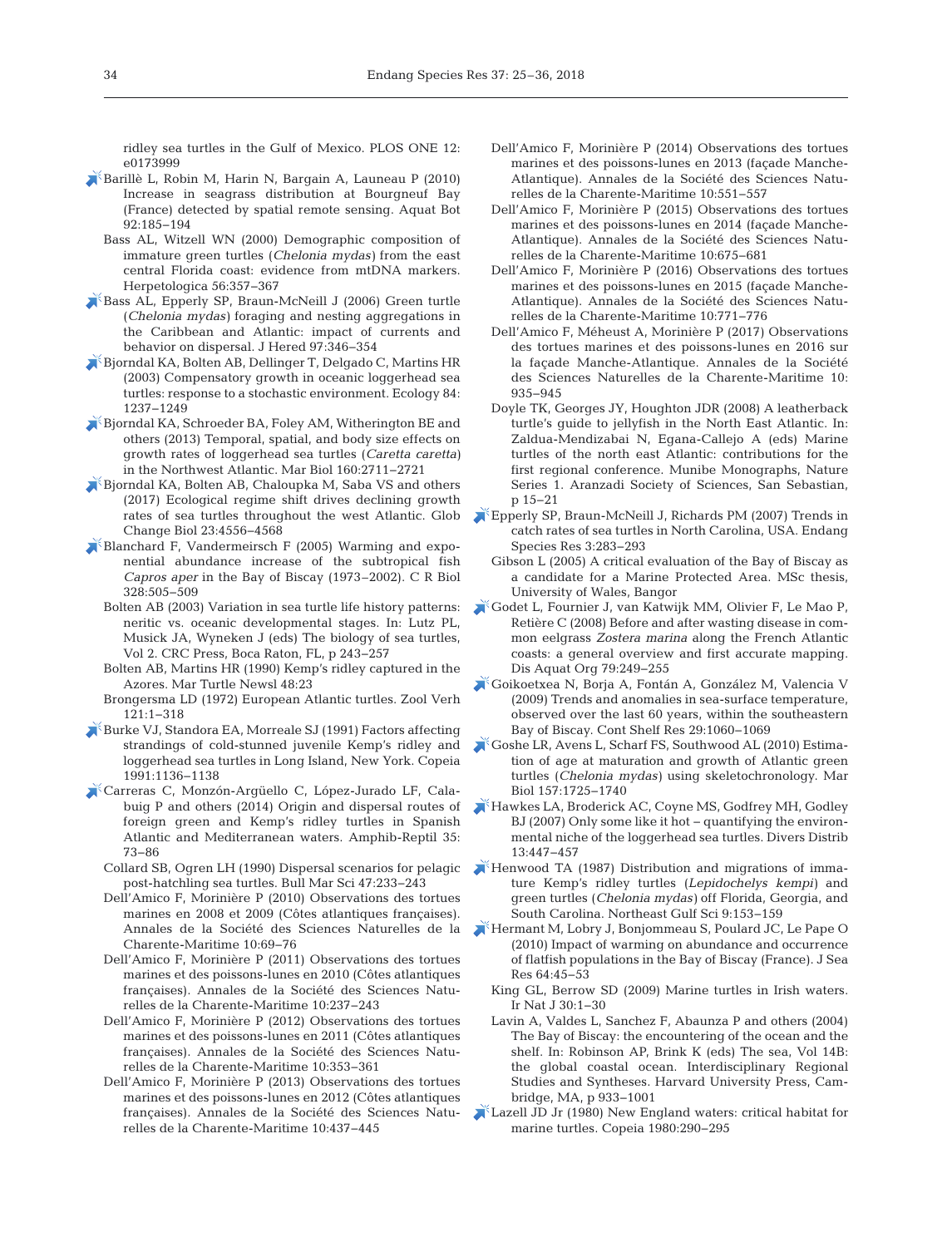- [Lenz AJ, Avens L, Borges-Martins M \(2017\) Age and](https://doi.org/10.3354/meps12056) growth of juvenile green turtles *Chelonia mydas* in the western South Atlantic Ocean. Mar Ecol Prog Ser 568: 191−201
- [Lilley MKS, Houghton JDR, Hays GC \(2009\) Distribution,](https://doi.org/10.1017/S0025315408002439) extent of inter-annual variability and diet of the bloomforming jellyfish *Rhizostoma* in European waters. J Mar Biol Assoc UK 89:39-48
	- Limpus CJ, Musick JA (1997) Habitat utilization and migration in juvenile sea turtles. In:Lutz PL, Musick JA (eds) The biology of sea turtles, Vol 1. CRC Press, Boca Raton, FL, p 137−163
- [Lorance P, Bertrand JA, Brind'Amour A, Rochet MJ, Trenkel](https://doi.org/10.1051/alr/2009049) VM (2009) Assessment of impacts from human activities on ecosystem components in the Bay of Biscay in the early 1990s. Aquat Living Resour 22:409-431
	- Mansfield KL, Putman NF (2013) Oceanic habits and habitats *Caretta caretta*. In:Wyneken J, Lohmann KJ, Musick, JA (eds) The biology of sea turtles, Vol 3. CRC Press, Boca Raton, FL, p 189−210
	- Manzella SA, Caillouet CW Jr, Fontaine CT (1988) Kemp's ridley, *Lepidochelys kempi*, sea turtle head start tag recoveries: distribution, habitat, and method of recovery. Mar Fish Rev 50:24-32
	- Marco A, Abelle Pérez E, Monzón-Argüello C, Martins S and others (2011) The international importance of the archipelago of Cape Verde for marine turtles, in particular the loggerhead turtle *Caretta caretta*. Zoologia Caboverdiana 2: 1−11
- $\lambda^*$ [Martin P, Sèbastien D, Gilles T, Isabelle A and others \(2010\)](https://doi.org/10.1016/j.ecss.2010.01.016) Long-term evolution (1988–2008) of *Zostera* spp. mea dows in Arcachon Bay (Bay of Biscay). Estuar Coast Shelf Sci 87: 357−366
- [McCarthy AL, Heppell S, Royer F, Freitas C, Dellinger T](https://doi.org/10.1016/j.pocean.2010.04.009) (2010) Identification of likely foraging habitat of pelagic loggerhead sea turtles (*Caretta caretta)* in the North Atlantic through analysis of telemetry track sinuosity. Prog Oceanogr 86:224-231
- [McClellan CM, Read AJ \(2009\) Confronting the gauntlet:](https://doi.org/10.3354/esr00199)  understanding incidental capture of green turtles through fine-scale movements studies. Endang Species Res 10: 165−179
- [Mendonça MT \(1983\) Movements and feeding ecology of](https://doi.org/10.2307/1445104) immature green turtles (*Chelonia mydas)* in a Florida lagoon. Copeia 1983: 1013−1023
- [Michel S, Treguier AM, Vandermeirsch F \(2009\) Tempera](https://doi.org/10.1016/j.csr.2008.11.019)ture variability in the Bay of Biscay during the past 40 years, from an in situ analysis and a 3D global simulation. Cont Shelf Res 29: 1070−1087
- [Monzón-Argüello C, López-Jurado LF, Rico C, Marco A,](https://doi.org/10.1111/j.1365-2699.2010.02326.x) López P, Hays GC, Lee PLM (2010) Evidence from genetic and Lagrangian drifter data for transatlantic transport of small juvenile green turtles. J Biogeogr 37: 1752−1766
- [Monzón-Argüello C, Dell'Amico F, Moriniére P, Marco A](https://doi.org/10.1098/rsif.2011.0788) and others (2012) Lost at sea: genetic, oceanographic, and meteorological evidence for storm-forced dispersal. J R Soc Interface 9: 1725−1732
	- Morinière P, Dell'Amico F (2008) Suivi des observations de tortues marines sur la côtes atlantique française depuis 1988. In:Zaldua-Mendizabai N, Egana-Callejo A (eds) Marine turtles of the north east Atlantic: contributions for the first regional conference. Munibe Monographs, Nature Series 1. Aranzadi Society of Sciences, San Sebastian, p 23−29
- Morinière P, Dell'Amico F (2011) Synthèse des observations de tortues marines sur la façade Manche-Atlantique de 1988 á 2008. Bull Soc Herp Fr 139-140: 131−141
- Morreale SJ, Standora EA (1998) Early life stage ecology of sea turtles in northeastern US waters. NOAA Tech Memo NMFS-SEFSC-413
- Morreale SJ, Standora EA (2005) Western North Atlantic waters: crucial developmental habitat for Kemp's ridley and loggerhead sea turtles. Chelonian Conserv Biol 4: 872−882
- [Nixon SW, Granger S, Buckley BA, Lamont M, Rowell B](https://doi.org/10.1007/BF02803532) (2004) A one hundred and seventeen year coastal water temperature record from Woods Hole, Massachusetts. Estuaries 27: 397−404
	- NMFS (National Marine Fisheries Service), USFWS (US Fish and Wildlife Service) (2015) Kemp's ridley sea turtle (Lepidochelys kempii) 5-year review: summary and evaluation. https://www.fisheries.noaa.gov/action/kempsridley-sea-turtle-5-year-reviews
	- Oppel M (1811) Die Ordnungen, Familien und Gattungen der Reptilien als Prodrom einer Naturgeschichte derselben. J. Lindauer, München
- [Phillippart CJM, Anadón R, Danovaro R, Dippner JW and](https://doi.org/10.1016/j.jembe.2011.02.023) others (2011) Impacts of climate change on European marine ecosystems: observations, expectations, and indicators. J Exp Mar Biol Ecol 400:52-69
- [Piovano S, Clusa M, Carreras C, Giacoma C, Pascual M,](https://doi.org/10.1007/s00227-011-1759-7) Cardona L (2011) Different growth rates between loggerhead sea turtles (*Caretta caretta*) of Mediterranean and Atlantic origin in the Mediterranean Sea. Mar Biol 158: 2577−2587
- [Ramirez MD, Avens L, Seminoff JA, Goshe LR, Heppell SS](https://doi.org/10.1890/ES15-00255.1) (2015) Patterns of loggerhead turtle ontogenetic shifts revealed through isotopic analysis of annual skeletal growth increments. Ecosphere 6:244
- [Read MA, Grigg GC, Limpus CJ \(1996\) Body temperatures](https://doi.org/10.2307/1565520) and winter feeding in immature green turtles, *Chelonia mydas*, in Moreton Bay, southeastern Queensland. J Herpetol 30:262-265
- [Reich KJ, Bjorndal KA, Bolten AB \(2007\) The 'lost years' of](https://doi.org/10.1098/rsbl.2007.0394) green turtles: using stable isotopes to study cryptic lifestages. Biol Lett 3: 712−714
- [Shertzer KW, Avens L, McNeill JB, Hall AG, Harms CA](https://doi.org/10.1016/j.jembe.2018.03.006) (2018) Characterizing sex ratios of sea turtle populations: a Bayesian mixture modeling approach applied to juvenile loggerheads (*Caretta caretta)*. J Exp Mar Biol Ecol 504: 10−19
- [Shoop CR, Kenney RD \(1992\) Seasonal distributions and](https://doi.org/10.2307/1466961) abundances of loggerhead and leatherback sea turtles in waters of the northeastern United States. Herpetol Monogr 6:43-67
- [Snover ML, Avens L, Hohn AA \(2007a\) Back-calculating](https://doi.org/10.3354/esr003095) length from skeletal growth marks in loggerhead sea turtles Caretta caretta. Endang Species Res 3:95-104
	- Snover ML, Hohn AA, Crowder LB, Heppell SS (2007b) Age and growth in Kemp's ridley sea turtles: evidence from mark-recapture and skeletochronology. In: Plotkin PT (ed) Biology and conservation of ridley sea turtles. The John Hopkins University Press, Baltimore, MD, p 89−105
- [Southwood A, Avens L \(2010\) Physiological, behavioral, and](https://doi.org/10.1007/s00360-009-0415-8) ecological aspects of migration in reptiles. J Comp Physiol B 180:1-23
- [Tomás J, Formia A, Fernández M, Raga JA \(2003\) Occur](https://doi.org/10.3989/scimar.2003.67n3367)rence and genetic analysis of a Kemp's ridley sea turtle